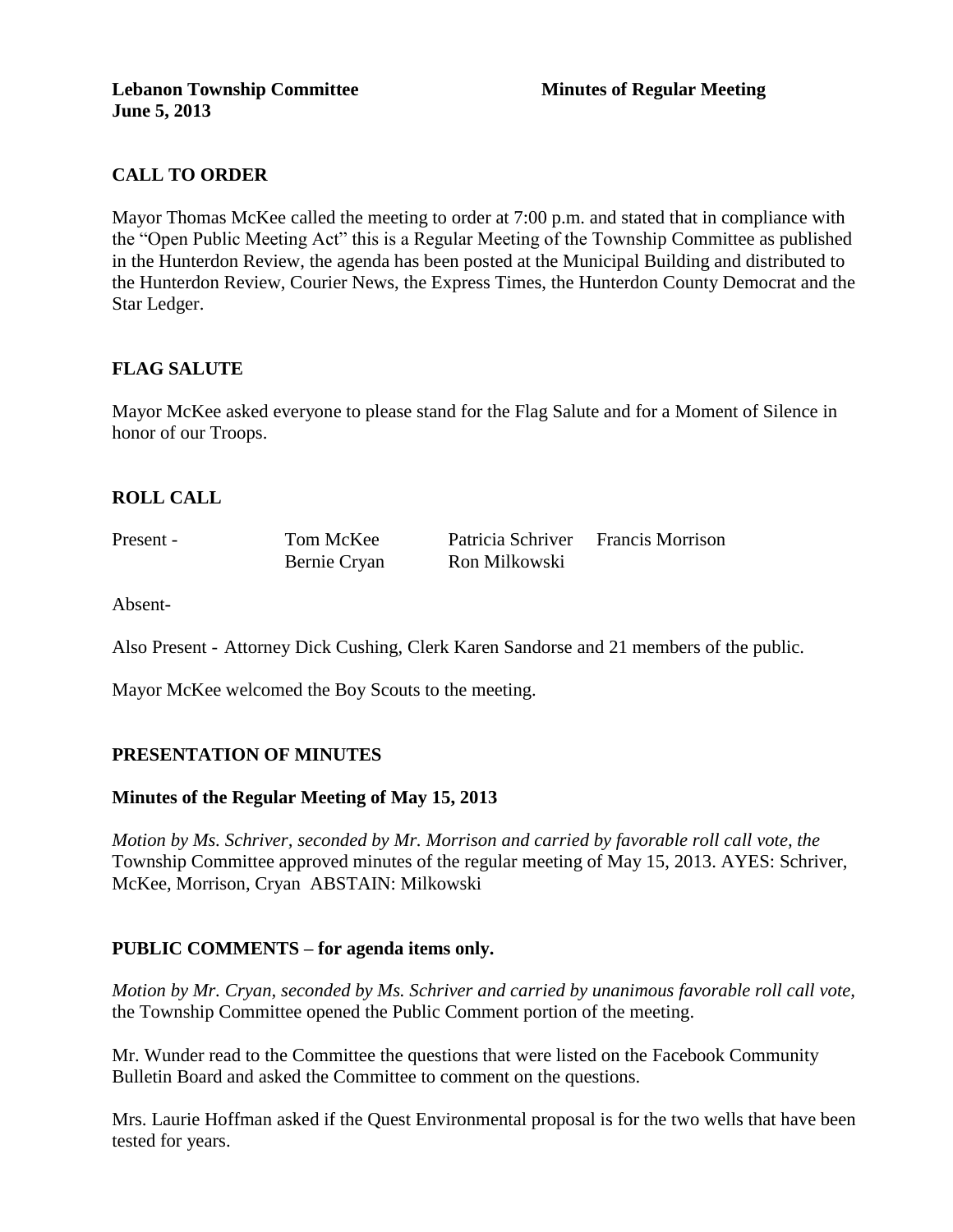LTCM 06/05/2013 Page 2 of 13

Mr. Victor Hoffman asked if once the payments are made and balanced out is the LOSAP matter closed. The Mayor stated that it is his hope that the matter will be closed.

*Motion by Ms. Schriver, seconded by Mr. Cryan carried by unanimous favorable roll call vote, the* Township Committee closed the Public comment portion of the meeting.

### **RESOLUTION**

### **Resolution No. 56-2013- Renewing Plenary Retail Consumption Licenses**

*Motion by Mr. Milkowski, seconded by Ms. Schriver and carried by unanimous favorable roll*  call vote, the Township Committee approved Resolution No. 56-2013 as written below.

## RESOLUTION NO. 56-2013 RESOLUTION RENEWING PLENARY RETAIL CONSUMPTION LICENSES

WHEREAS, each of the listed Plenary Retail Consumption Licensees have submitted application forms that have been completed in all respects; and

WHEREAS, the applicants are qualified to be licensed according to all statutory, regulatory and local government ABC Laws and regulations; and

WHEREAS, each have paid a filing fee of \$200.00 to the State of New Jersey and a Township License Fee of \$2,500.00

NOW, THEREFORE BE IT RESOLVED, by the Township Committee of the Township of Lebanon, in the County of Hunterdon, State of New Jersey, that the listed Licenses be granted a renewal for the 2013-2014 year:

1019-33-003-004 RADGNA, L.L.C. 2012 Route 31 1019-22-007-001 LEDYARD B. SCHUYLER, JR - RIVER STYX INN –374 Vernoy Road 1019-33-005-002 THE NEW HAMPTON INN, INC. t/a New Hampton Inn 23 Musconetcong River Road

### **Resolution No. 57-2013- Renewing Plenary Retail Distribution License**

*Motion by Ms. Schriver, seconded by Mr. Cryan and carried by unanimous favorable roll*  call vote, the Township Committee approved Resolution No. 57-2013 as written below.

## RESOLUTION NO. 57-2013 RESOLUTION RENEWING A PLENARY RETAIL DISTRIBUTION LICENSE

WHEREAS, the listed Plenary Retail Distribution License has submitted an application form that has been completed in all respects; and

WHEREAS, the applicant is qualified to be licensed according to all statutory, regulatory and local government ABC Laws and regulations; and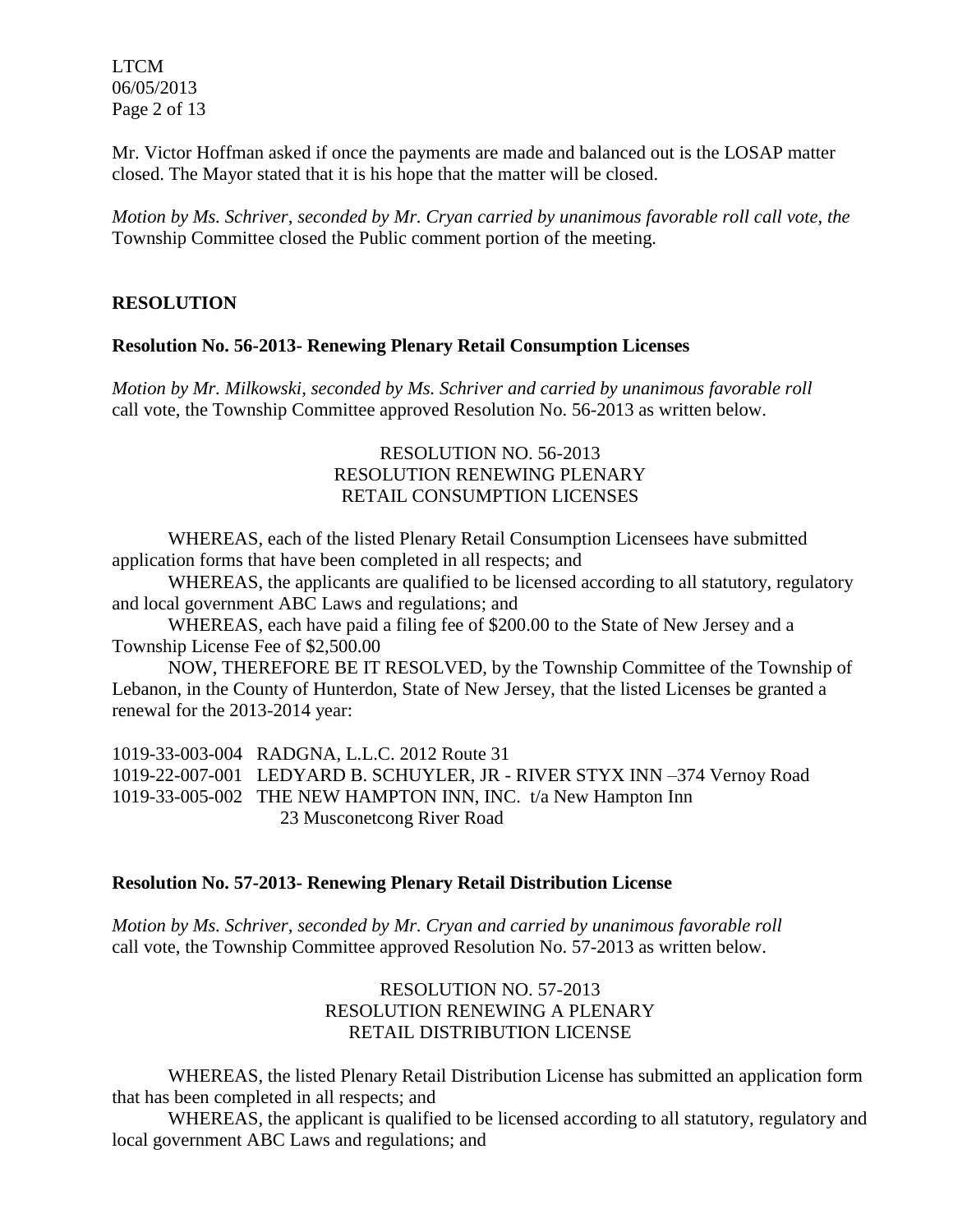LTCM 06/05/2013 Page 3 of 13

WHEREAS, the applicant has paid a filing fee of \$200.00 to the State of New Jersey and a Township License Fee of \$2,500.00.

NOW, THEREFORE BE IT RESOLVED, by the Township Committee of the Township of Lebanon, in the County of Hunterdon, State of New Jersey, that the listed License be granted a renewal for the 2013-2014 year:

1019-44-008-002 The Rock Corp. of Tewksbury t/a Bourbon Street Wine and Liquor 425 Route 513, Califon, NJ

### **Resolution No. 58-2013- Fireworks Display/A & B Stainless Valve and Fitting Co.**

*Motion by Mr. Milkowski, seconded by Ms. Schriver and carried by unanimous favorable roll*  call vote, the Township Committee approved Resolution No. 58-2013 as written below.

## RESOLUTION NO. 58-2013 RESOLUTION GRANTING FIREWORKS PERMIT TO A&B STAINLESS VALVE AND FITTING COMPANY

WHEREAS, A&B Stainless Valve and Fitting Company has applied for a permit for public display of fireworks to be held on July 6, 2013 at 9:00 p.m.; and

WHEREAS, the Lebanon Township Fire Code Official has reviewed the application, investigated the area where the display will take place and recommends that the permit be granted; and

WHEREAS, the necessary bond and surety has been posted.

NOW, THEREFORE BE IT RESOLVED, by the Township Committee of the Township of Lebanon, in the County of Hunterdon and State of New Jersey that a fireworks permit be granted to A&B Stainless Valve and Fitting Company for the activity described in its application.

BE IT FURTHER RESOLVED that the Township Fire Official file copies of this Resolution and any other pertinent document with the appropriate New Jersey agency.

### **Resolution No. 59-2013- Award Bid for Road Materials**

Attorney Cushing stated that there are issues with the bids that are being looked at. The Committee has sixty days to address the bid. The matter will be carried to another meeting.

*Motion by Mr. Cryan, seconded by Ms. Schriver and carried by unanimous favorable roll*  call vote, the Township Committee tabled Resolution No. 59-2013 until a future meeting, within the 60 days, while legal issues that were raised can be explored.

### **Resolution No. 60-2013- Amending the Capital Budget**

*Motion by Ms. Schriver, seconded by Mr. Morrison and carried by unanimous favorable roll*  call vote, the Township Committee approved Resolution No. 60-2013 as written below.

## **TOWNSHIP OF LEBANON COUNTY OF HUNTERDON**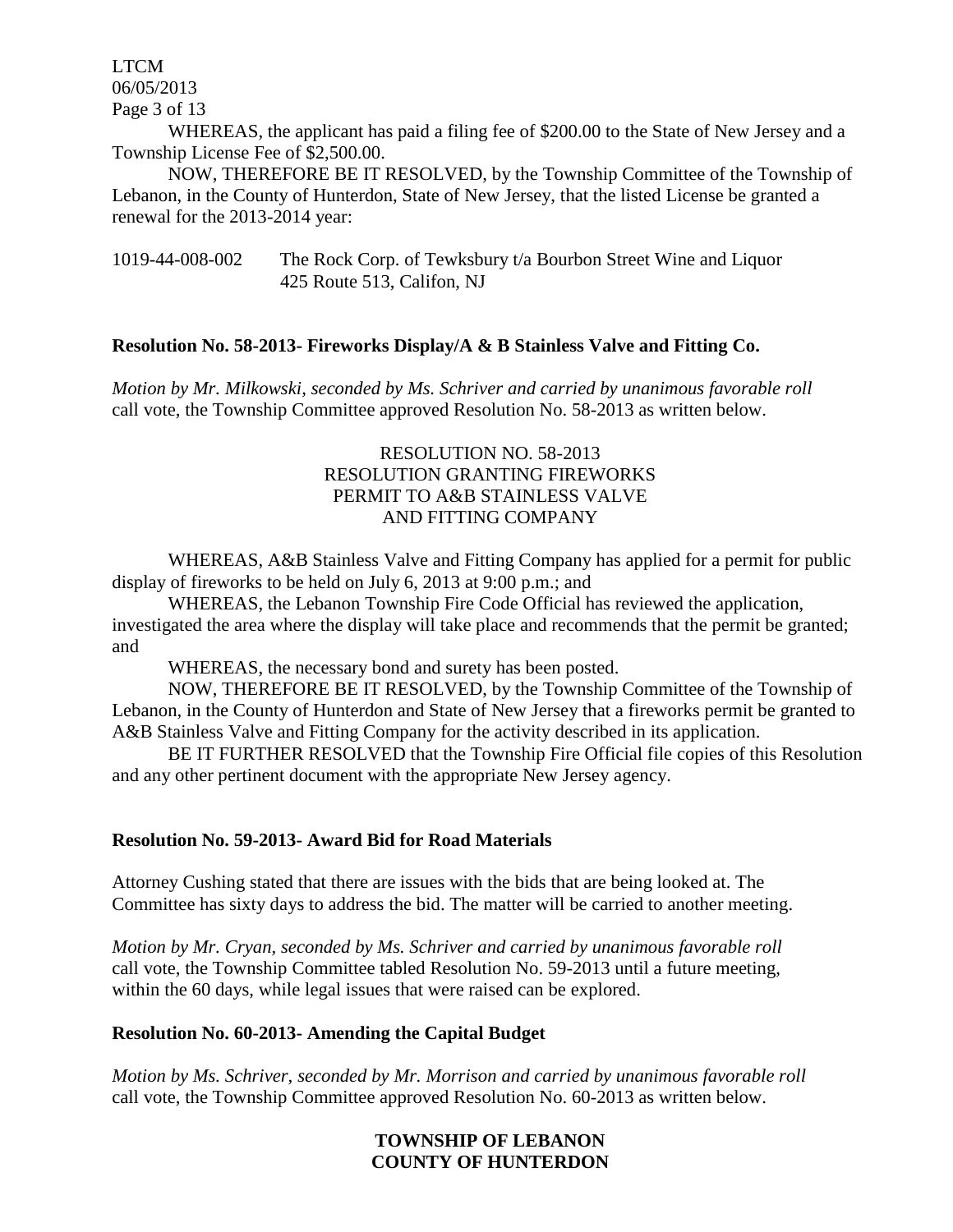LTCM 06/05/2013 Page 4 of 13

### **STATE OF NEW JERSEY RESOLUTION NO. 60-2013**

**WHEREAS**, the Township of Lebanon, County of Hunterdon, desires to amend the 2013 Capital Budget of said municipality by inserting thereon or correcting the items therein as shown in such budget for the following reason:

## **Acquisition of DPW Dump Trucks/Apparatus, Road Resurfacing, Municipal Building Septic System**

**NOW, THEREFORE, BE IT RESOLVED** by the Township Committee of the Township of Lebanon of the County of Hunterdon, as follows:

**Section 1.** the 2013 Capital Budget of the Township of Lebanon is hereby amended by adding thereto a Schedule to read as follows:

## **AMENDMENT NO. 1 CAPITAL BUDGET OF THE TOWNSHIP OF LEBANON, COUNTY OF HUNTERDON Projects Schedules for 2013 Method of Financing**

| CAPITAL           | <b>ESTIMATED</b> | IMPROV.     | <b>GENERAL</b> |
|-------------------|------------------|-------------|----------------|
| <b>PROJECT</b>    | COST             | <b>FUND</b> |                |
| NOTES/BONDS       |                  |             |                |
| As Listed Above - |                  |             |                |

 $$550,000$   $$27,500$   $$522,500$ 

**Section 2.** The Clerk be and is authorized and directed to file a certified copy of this resolution with the Division of Local Government Services, Department of Community Affairs, State of New Jersey, within three days after the adoption of these projects for 2013 Capital Budget, to be included in the 2013 Capital Budget as adopted.

### **ORDINANCE**

 $\alpha$  in  $\mathbf{r}$ 

### **Introduction**

### **Ordinance No. 2013-08- Salaries**

*Motion by Ms. Schriver, seconded by Mr. Cryan and carried by unanimous favorable roll call vote,*  the Township Committee approved Ordinance No. 2013-08 as entitled below.

## TOWNSHIP OF LEBANON SALARIES ORDINANCE NO. 2013-08

Public Hearing to be held on June 19, 2013

**Introduction**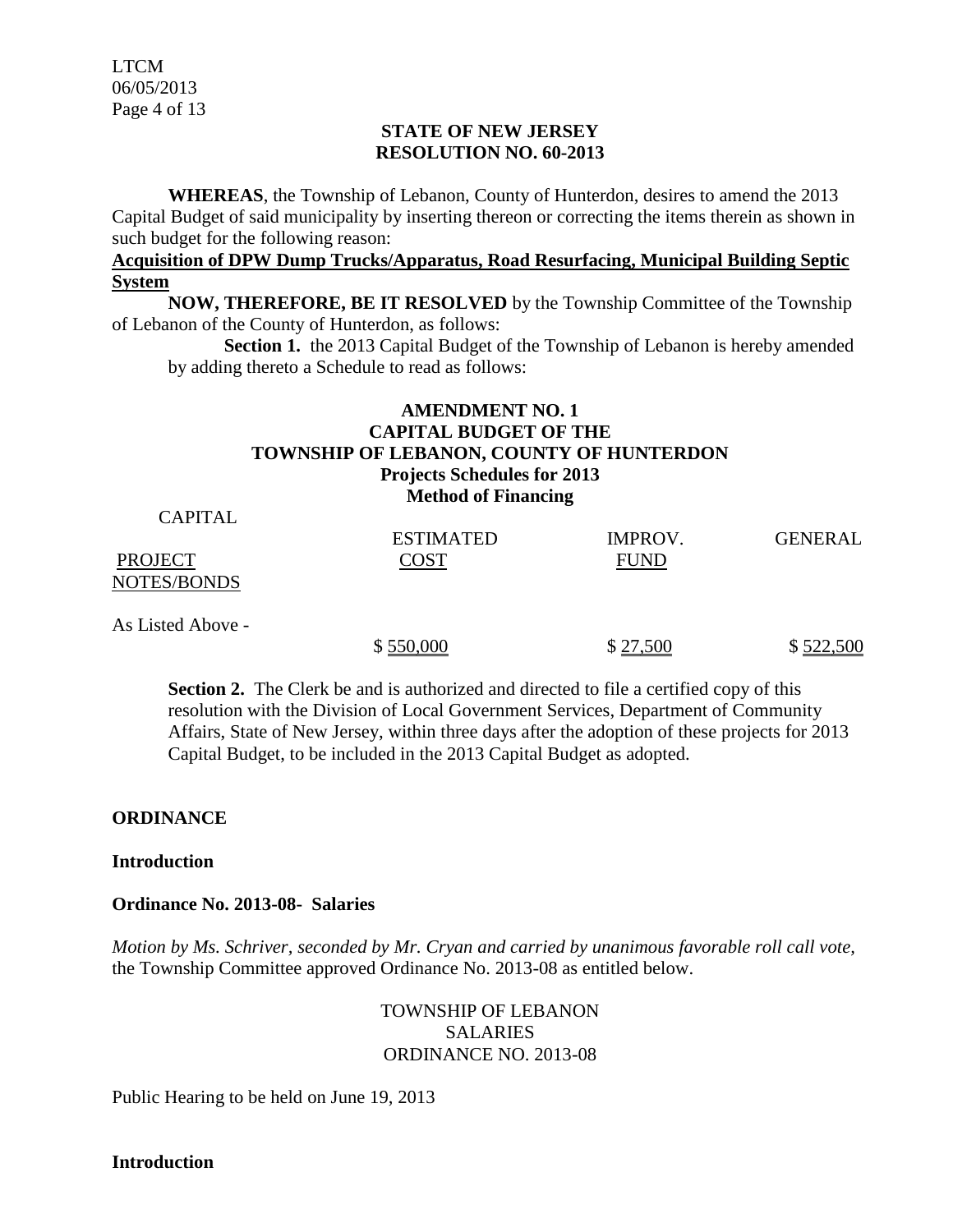LTCM 06/05/2013 Page 5 of 13

### **Ordinance No. 2013-09- BOND ORDINANCE**

*Motion by Mr. Cryan, seconded by Mr. Morrison and carried by unanimous favorable roll call vote,*  the Township Committee approved Ordinance No. 2013-09 as entitled below.

TOWNSHIP OF LEBANON COUNTY OF HUNTERDON STATE OF NEW JERSEY ORDINANCE NO. 2013-09 BOND ORDINANCE TO AUTHORIZE THE MAKING OF VARIOUS PUBLIC IMPROVEMENTS AND THE ACQUISITION OF NEW AUTOMOTIVE VEHICLES, INCLUDING ORIGINAL APPARATUS AND EQUIP.M.ENT, IN, BY AND FOR THE TOWNSHIP OF LEBANON, IN THE COUNTY OF HUNTERDON, STATE OF NEW JERSEY, TO APPROPRIATE THE SUM OF \$550,000 TO PAY THE COST THEREOF, TO MAKE A DOWN PAYMENT, TO AUTHORIZE THE ISSUANCE OF BONDS TO FINANCE SUCH APPROPRIATION AND TO PROVIDE FOR THE ISSUANCE OF BOND ANTICIPATION NOTES IN ANTICIPATION OF THE ISSUANCE OF SUCH BONDS.

Public Hearing to be held on June 19, 2013

#### **OLD BUSINESS**

#### **Lebanon Township School – Emergency Alert System**

Mayor McKee stated that there was a bomb scare at the Woodglen School a few weeks back. Mr. Cryan stated concerns at an earlier meeting about the Mayor and Township not being notified of the scare. The Superintendent contacted the Mayor and discussed the need to notify the Township and the Committee of emergency situations. Mayor McKee stated that the Superintendent informed him of a County Wide Alert System which was established by the Prosecutor. The Mayor and Municipal Clerk will be included in the list for the alert system.

### **LOSAP – Moving Forward**

Mr. Milkowski and Mr. Cryan recused themselves from the meeting.

Mayor McKee stated that it is time for the Committee to hold an open discussion on how to proceed with the LOSAP issue. The Mayor stated that the report indicates that the qualifying year, which was applied, was not done in accordance with the ordinance and that the issue goes back to the inception of LOSAP in the Township. Mayor McKee stated that he feels that the Township has an obligation to provide a contribution to those participants who did not receive one due to the qualifying year error and if the payment enables vesting then the member would become vested. Mayor McKee feels that the Township will need a third party agency to assist with resolving the problem. The Committee needs the auditor to review and correct the program for the Township as well as to review LOSAP accounts in Lincoln Financial to see if there is funding that can be received from inactive accounts to help to ease the burden of making the payment adjustments. Mayor McKee stated that the audit was for the years  $2007 - 2011$  and he is not looking to audit any further back. Therefore, the question arises about the members prior to the audit. Mayor McKee stated that there is a 45 day appeal process in which all individuals can come to the Committee to inquire on the status of their account. Mayor McKee stated that once the accounts are corrected then the Fire Dept.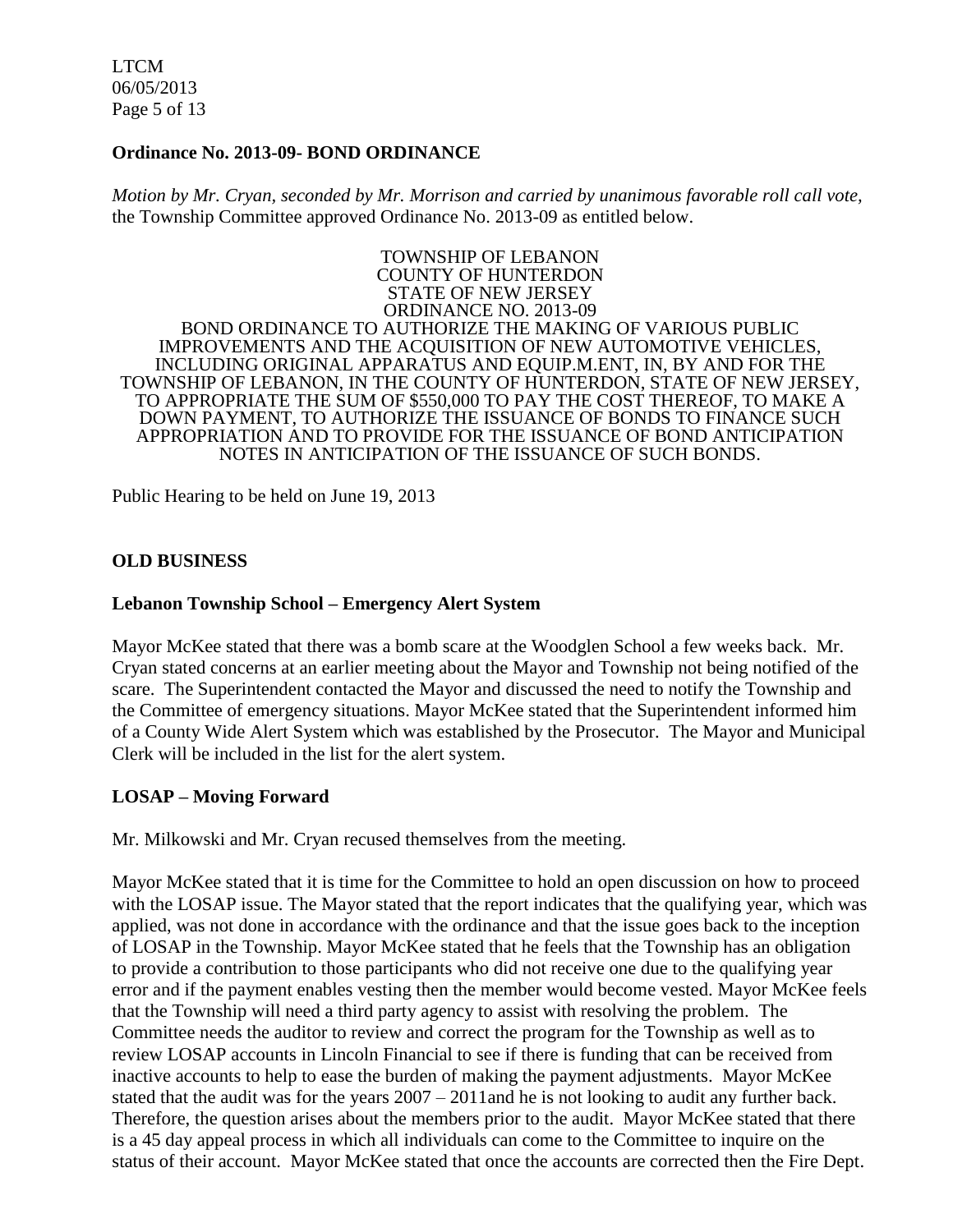LTCM 06/05/2013 Page 6 of 13

and the auditors have to meet to make an effort to put the program back in place and to make the ordinance clearer. Mayor McKee stated that the residents voted for LOSAP to say thank you to the volunteers and he would like to see it continue.

Mayor McKee explained that the Fire Department submits the list of qualifying volunteers to the Township at which point the list is posted at the Municipal Office and the Fire Department for 30 days. If anyone has an issue with the way the program was awarded they have the opportunity to appeal the list if they feel that something was done incorrectly. Mayor McKee stated that there should have been an in house audit conducted annually, which has not been done. Mayor McKee noted that this issue may have been a moot issue if the Township had done an audit from day one.

Mayor McKee stated that his comments are his ideas which he is providing to the Committee for their consideration.

Ms. Schriver stated that she wants to be sure that everyone has been treated fairly, from the inception and that every person receives what they are due. Ms. Schriver also stated that the members should be notified of the 45 day appeal process as they are very confused over the entire matter.

Discussion was held on the way in which to determine who should have received a contribution for the qualifying year. Mr. Cushing suggested asking the auditor if he would be able to determine who should have received that contribution and what the cost would be in researching it.

*Motion by Ms. Schriver, seconded by Mr. Morrison and carried by unanimous favorable roll call*  vote, the Township Committee Authorized the Township Attorney to write a letter to the auditor regarding the below items and to request a quote for such:

- 1) To verify who qualified for the program back to inception.
- 2) The need to correct the improper allocations by either debiting or crediting accounts.
- 3) To provide advice to the Fire Department as to how to apply the ordinance correctly.
- 4) To receive advice on how to make the ordinance clearer.
- 5) Intend to follow advice with an annual audit.
- 6) Anyone whose status may be affected needs to receive notice, in a timely fashion, of any alterations made and the process in which to follow for an appeal.

### **Award Bid for Document Restoration**

There were three quotes received for the restoration of old minute books that were damaged by mold. The Deputy Clerk received two recommendations for Belfor Property Restoration who provided the lowest quote. Mr. Milkowski stated that he would like to make sure that the area is secure for the Township files to insure that this sort of thing does not happen again.

*Motion by Ms. Schriver, seconded by Mr. Cryan and carried by unanimous favorable roll call vote,* the Township Committee awarded the quote to Belfor Property Restoration for document restoration at a cost of \$2728.21.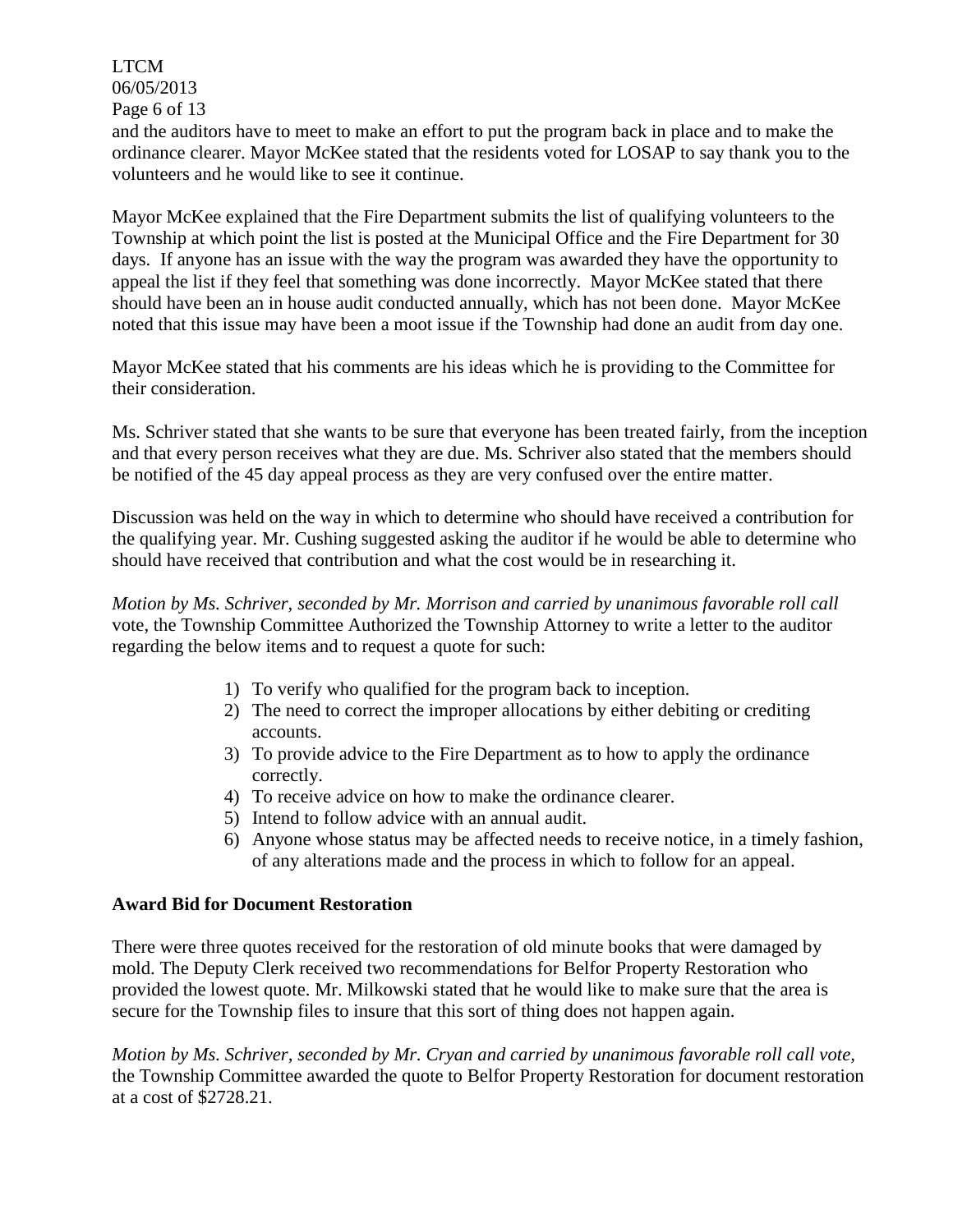## LTCM 06/05/2013 Page 7 of 13 **Quest Environmental – Proposal of a POE System Maintenance/2 Properties**

Ms. Schriver stated that Quest Environmental has suggested that a POE System Maintenance be conducted at Fire Station No. 1 and the Fass Property. Ms. Schriver recommended proceeding with the maintenance to protect the interest of the Township and those who use the wells.

*Motion by Ms. Schriver, seconded by Mr. Cryan, and carried by unanimous favorable roll call vote,* the Township Committee approved the Quest Environmental proposal for POE System Maintenance at Fire Station No. 1 and the Fass property at a cost of \$2602.00.

## **DPW Summer Help Appointment**

Mr. Cryan stated that one of the candidates who was appointed at the last meeting for the summer help position has declined the position. Mr. Cryan authorized Mr. Gabriel to proceed to the next qualified candidate on the list due to the length of time between Committee meetings. Mr. Cryan stated that Shawn Kneafsey has filled the position and has been doing a great job.

*Motion by Mr. Milkowski, seconded by Mr. Cryan and carried by unanimous favorable roll call*  vote, the Township Committee appointed Shawn Kneafsey for a DPW summer help position at a rate of pay of \$13.50.

## **Flower Gardens**

Ms. Schriver stated that in a previous meeting the Committee discussed the need for someone to care for the flower gardens at the Library and the Municipal Office. Ms. Patricia Wentz has volunteered to take care of the library gardens and Ms. Jeanne Cassano has responded to the webpage notice and volunteered to take care of the gardens at the municipal office. In addition, Laurie Hoffman and Nancy Darois have volunteered their time also. Ms. Schriver asked Ms. Hoffman and Ms. Darois to please contact Ms. Cassano and Georgia Cudina to proceed with the gardening. Ms. Schriver thanked the volunteers for their help.

## **Mauer Letter**

Mr. Cryan stated that at the last meeting the Committee asked him to reach out to the County Road Supervisor, John Glynn, to discuss the letter that was received from Ms. Katie Mauer regarding the truck traffic on East Hill Road. Mr. Cryan stated that he was informed that it would not be as easy as it may seem to take care of the problem. Mr. Glynn informed Mr. Cryan that if a section of the road was closed to truck traffic the Township would have to provide for alternate routing which would have to be well signed. Mr. Glynn also stated that if a bridge has a weight limit it would be tagged, if not, it is unlimited. Local deliveries cannot be limited, also.

## **Library Water Drainage**

Mayor McKee stated that recently the Township Engineer did a test dig at the Library to see how far down the clay is. The clay was the extent of the machine; therefore, there is no permeable ground to drain the water. The County will be conducting improvements at the corner of Bunnvale Road and Route 513 but will not permit any water to cross over into the South Branch Watershed. Mayor McKee stated that the next thought was to raise the grade and to possibly divert the water to the Willoughby Creek; however, the Willoughby is a trout stream and you cannot elevate the water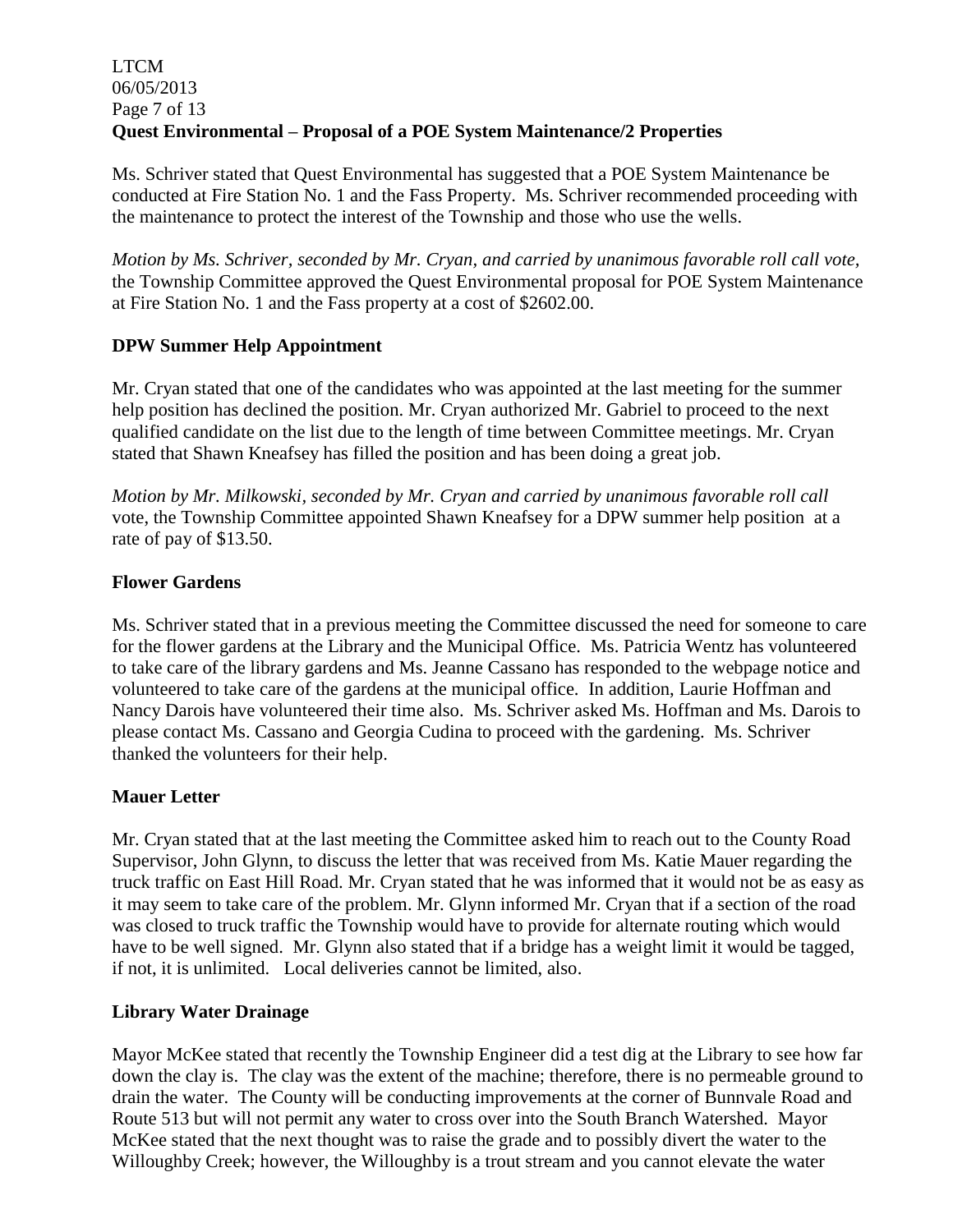LTCM 06/05/2013 Page 8 of 13 temperature by more than one degree. Mayor McKee stated that there appears to be no answer in correcting the drainage problem at this time.

## **Fire Department Donation**

Mayor McKee stated that last year there was a budget request from the Fire Dept. for \$50,000.00. The Fire Dept. has not formally requested the donation in writing on Fire Dept. letterhead. Mayor McKee stated that the LOSAP Auditor was paid \$10,000.00 out of the \$50,000.00. There is a \$40,000.00 balance remaining and Mayor McKee would like the money to be earmarked for the Fire Department and for the Committee to discuss the donation at the next meeting.

## **NEW BUSINESS**

## **Contract for Cleaning Services**

*Motion by Mr. Cryan, seconded by Mr. Milkowski and carried by unanimous favorable roll call*  vote, the Township Committee approved entering into a contract with M & A Cleaning Services for the Municipal Building and Library cleaning.

## **CWA Correspondence – July 5, 2013**

*Motion by Mr. Cryan, seconded by Mr. Milkowski and carried by unanimous favorable roll call*  vote, the Township Committee approved the July 5, 2013 request of the CWA Union Shop Stewards, Gail Glashoff and Kevin Rivers, and authorized the Township employees to be off on Friday July 5, 2013 with all employees using personal or vacation days.

### **July 3, 2013 Meeting**

*Motion by Ms. Schriver, seconded by Mr. Cryan and carried by unanimous favorable roll call vote,* the Township Committee canceled the July 3, 2013 Township Committee meeting and rescheduled the Board of Health meeting to be held on June 19, 2013.

### **Planning Board Meeting – Farm Animals**

Mr. Milkowski stated that at the Planning Board meeting the Board discussed the issue of farm animals. It is a difficult issue and the Board is working on a response.

### **PRESENTATION OF VOUCHERS**

Committee Members provided a description of vouchers exceeding \$1000.00.

Mr. Milkowski stated that Rochelle Contracting submitted a payment voucher for their last payment for the DPW Garage Project. Mr. Milkowski spoke to the DPW Manager and was informed that there are items that have not been completed. The architect has however certified that everything has been done. Mr. Milkowski stated that he feels that the DPW Manager is at the garage and he has confidence that he knows what the issues are. Mr. Milkowski stated that he would like to table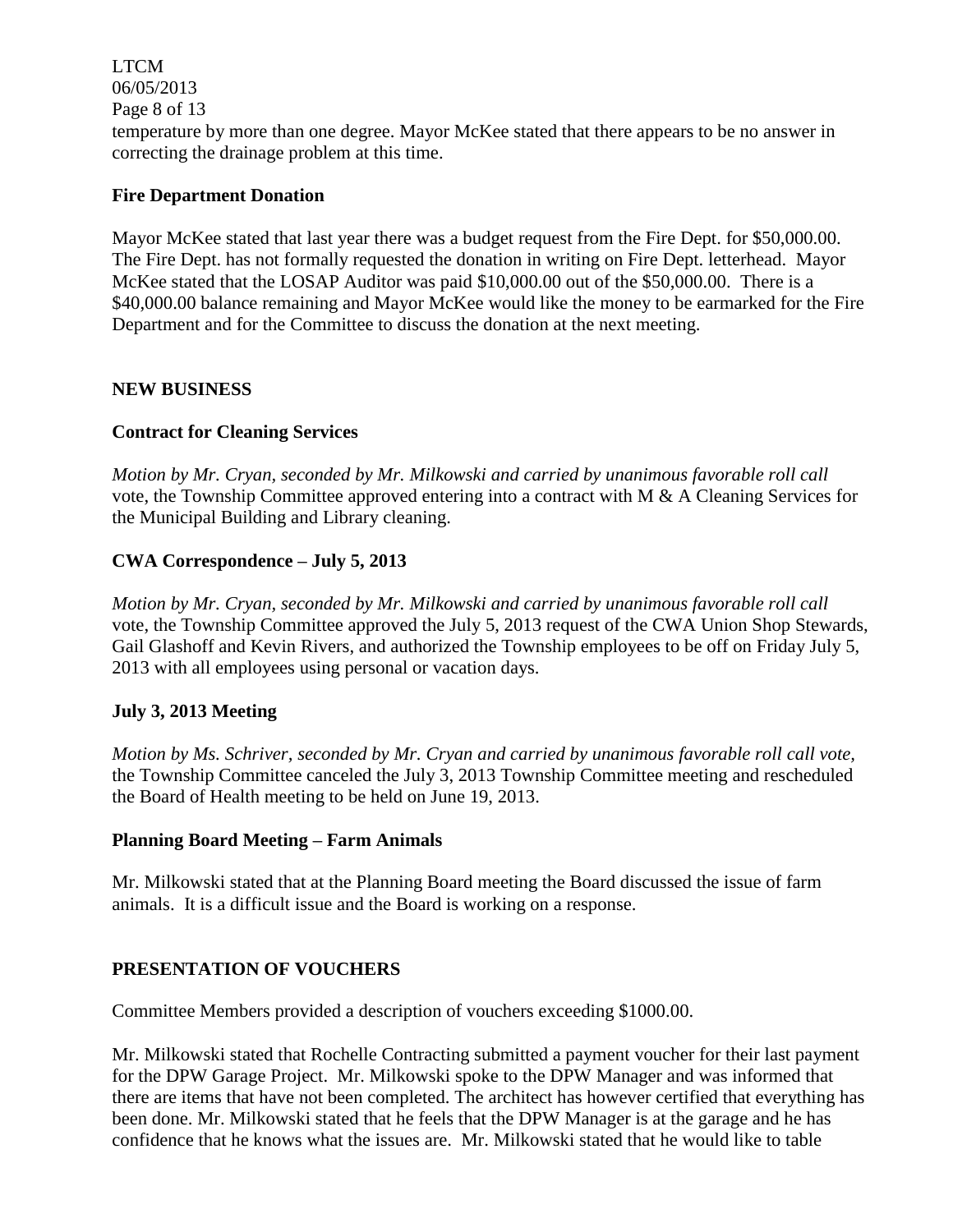LTCM 06/05/2013

Page 9 of 13

paying the invoice until all items are completed. The Committee discussed approval and payment of the invoice.

*Motion by Mr. Milkowski, seconded by Mr. Cryan and carried by unanimous favorable roll call*  vote, the Township Committee approved the payment of Rochelle Contracting invoice subject to the DPW Manager certifying that all work is satisfactory and that the Maintenance Bond is in place.

Mr. Cryan will draft a letter to be sent to Rochelle stating that the payment has been approved and a check will be issued when all is work is completed and satisfactory.

*Motion by Mr. Milkowski, seconded by Mr. Cryan and carried by unanimous favorable roll call*  vote, the Township Committee approved the June 5, 2013 bill list in amount of \$119,676.52 with the Rochelle Contracting payment being held until authorized for release.

## **CORRESPONDENCE**

- a. Assemblyman Erik Peterson Regarding Resolution No. 55-2013 Supporting Sustainable State Funding for Preservation and Stewardship Of Open Space, Parks, Farmland and Historic Sites in New Jersey
- b. Township Historian's May 2, 2013 Meeting Minutes
- c. Park Committee's April 8, 2013 Meeting Minutes

# **PUBLIC COMMENTS**

*Motion by Mr. Cryan, seconded by Ms. Schriver, and carried by unanimous favorable roll call vote,* the Township Committee opened the Public Comment portion of the meeting at 8:05p.m.

Mr. Lou Perry stated issues he has with the size of the candidate's signs from the recent primary election. Mr. Perry would like the election signs to all be the same size in the future. Mayor McKee stated that it would be up to the Zoning Officer to make the determination. Mr. Perry also questioned the signs being placed on public property.

Mr. Wunder asked if the old DPW dump truck is still at Jim Flynn's. Mr. Milkowski stated that the truck was traded in. Mr. Wunder asked if there are any large DPW projects coming up. Mayor McKee stated that there are a few resurfacing programs planned for this year. Mr. Wunder asked if there will be an open house for the new garage. Mayor McKee stated that the Committee is planning on having an open house. Mr. Wunder commended the Mayor on doing a good job and stated that his thoughts are encouraging. Mr. Wunder stated that he feels that in order to make the LOSAP issue correct, they should go back to the inception of the program. Mr. Wunder asked for clarification of the Fire Department's annual donation and the written request. Mr. Wunder asked how prepared Lebanon Township is for the next super storm and asked the Committee to think about it. Mayor McKee stated that individuals and families need to prepare themselves and that will help the issue. Mayor McKee stated that an alert system and a networking system to tell people where to seek aid is important for the Township to work on. Mr. Wunder stated that he gave a list of 20 volunteers to the Committee and asked if they have moved forward with it. The Mayor stated that it can be looked into but has not at this point.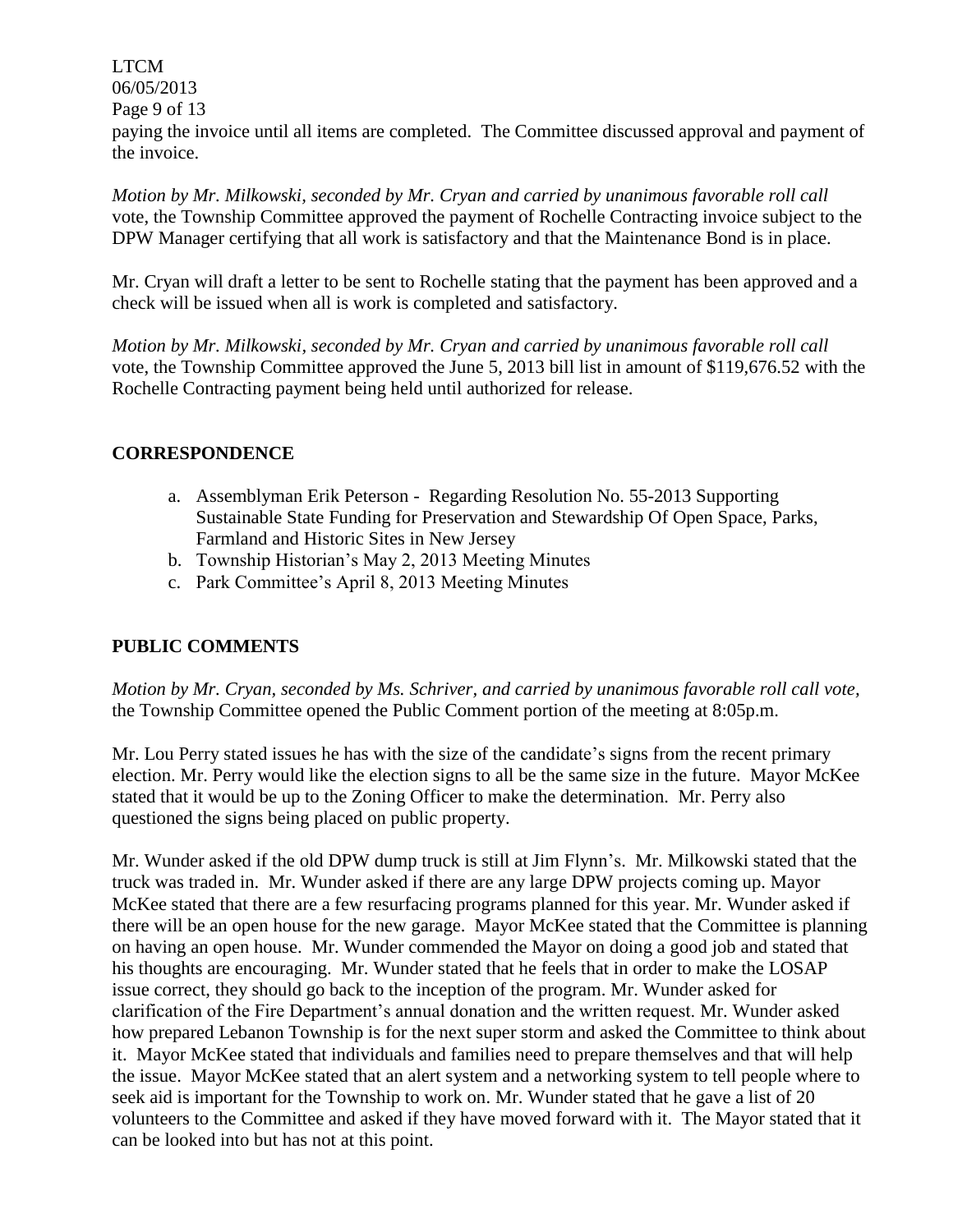## LTCM 06/05/2013 Page 10 of 13 Mr. John Kneafsey Vice President of the Fire Department and President Paul Ibsen were present.

Mr. Kneafsey stated that the Fire Department took on an enormous task of taking over the former First Aid Squad's services. The Fire Department has many new members and many who are getting certified at this time. Mr. Kneafsey stated that at the last meeting there was a question raised on missed calls. The Department is not sure of when the missed calls happened as they looked into records to see where they may be. Mr. Kneafsey stated that if they happen during the day it is during the time that the 27 Truck is on duty and explained how responses work when the 27 Truck is on a call. Mr. Kneafsey stated that the question keeps coming up of missed calls but they are not missing them. Mr. Kneafsey stated that the Fire Department was having problems with being short staffed a couple of nights during the week but they are no longer as they have filled in the gaps. Mr. Kneafsey stated that the Department would like the questions to be put to rest since the Department is doing everything possible to provide the best emergency medical service to the Township as they agreed to. Mr. Kneafsey stated that it is important for the Township Committee and the public to be aware of that. Mr. Kneafsey informed the Committee about a new program that the County has put into place which assists in response times.

Mr. Kneafsey stated that the Fire Department is providing a tremendous service to the Township and are not missing calls; they have the documents to prove it. Mayor McKee stated that the documentation will help to calm those with questions and asked for the information to be given to the Committee. Mr. Kneafsey stated that there were calls in April that were questioned but they were daytime calls when the 27 Truck is providing EMS.

Mr. Kneafsey stated that he has a report prepared by the EMS Captain and noted that the Chief, Deputy Chief and the EMS Captain are in law enforcement and do shift work and training and are unavailable this evening. Mayor McKee stated that when the Committee gave EMS to the Fire Department they did ask for reports to be provided and the Committee has been a little lax in asking for them. Mayor McKee stated that EMS should understand that there are reports that need to be provided to the Township Committee. It would be positive for the Township Committee to understand what agencies are helping the Township and at what level as well as if Lebanon Township is reciprocating to that agency. Mr. Kneafsey stated that mutual aid is used for both Fire and EMS and has gone on for years. Mr. Kneafsey stated that you always depend on mutual aid as there will always be gaps in coverage that are unavoidable. Which mutual aid neighbor it is that responds, will always vary. Mr. Kneafsey stated that he will be sure that the Committee is provided with exact figures. The Mayor requested monthly reports in the future which can decrease in time which is the way EMS was awarded to the Fire Department based on their proposal. Mayor McKee stated that because of the issues with the prior squad there were concerns raised that EMS has to be watched to avoid similar problems. Mayor McKee stated that he does understand that the volunteers are joining the Department however he just wants to be sure that the calls are being handled and to have a better understanding as to who is helping the Township and who the Township is helping. Mayor McKee asked if the report would provide that information. Ms. Schriver stated that the Committee has received requests for donations from other communities and does not know if they should be giving a donation or not. It would be very helpful to know who is helping out the Township. Mr. Kneafsey stated that at times multiple agencies will respond and there are times when mutual aid companies are canceled once the Lebanon Township ambulance signs on.

Mr. Kneafsey stated that from a public safety standpoint if a missed call is reported to the Committee the liaison to the Fire Department should report it to the Department officers immediately. Mr. Milkowski asked if the Fire Department was provided with any information on calls that may have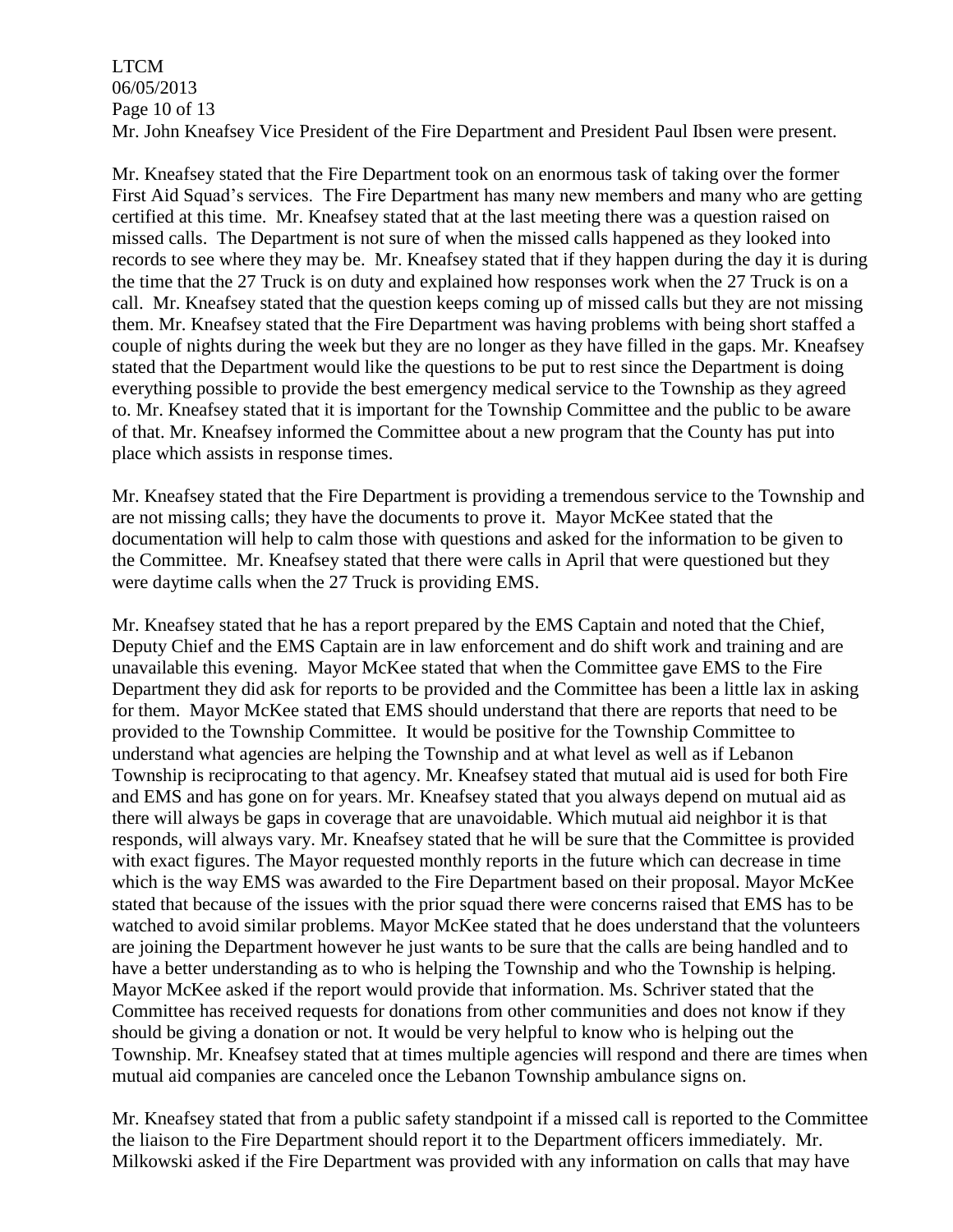# LTCM 06/05/2013 Page 11 of 13

been missed so they could be investigated. Mr. Kneafsey stated that they have not and that he first heard of the matter at the last Committee meeting and brought the information to his Line Officers and the EMS Captain. Mr. Kneafsey stated that he will be sure that the EMS Captain provides a monthly report to the Committee and would like information on any missed calls.

Mr. Kneafsey asked if the Committee has gotten any further with the Squad Building Lease Agreement. Attorney Cushing stated that the matter will be discussed in the Executive Session. Mr. Kneafsey asked if there was any information received relative to the insurance coverage for the damage to the back of the Squad building. Mayor McKee stated that the filing date for FEMA money from Super Storm Sandy has expired and he feels that the Township's insurance deductible may be too high to recover any money from the insurance company. Mr. Tom Groendyke will be looking to see if there is any insurance money to handle the neglect to the building and the storm. Mayor McKee thanked the Fire Dept. for moving forward and taking care of the Squad building without a lease agreement being in place. Mr. Kneafsey stated that they have an attorney who will look at the agreement on the Fire Department's behalf.

Mr. Victor Hoffman stated that the County is to blame for the water issue at the Library. He informed the Committee that he, Laurie Hoffman and Nancy Lawler sat and watched the water flow during a rain storm. Mr. Hoffman said that the water runs down Bunnvale Road, travels through the Library and then backdrafts off of Route 513 onto the Library property. Mr. Hoffman stated that they have a cure for the drainage problem at the Library and suggested planting Weeping Willow trees to absorb the water. Mr. Hoffman stated that the trees that are at the Library are not thirsty trees; however, Weeping Willows are and will drink up the water. Mr. Hoffman may provide the Committee with a letter to be forwarded to the County regarding the water issue. Mr. Hoffman asked if the \$550,000 Bond will be all Capital items which were all listed in the budget. Mayor McKee stated that all items in the Bond were discussed. Mr. Hoffman asked if the Committee is staying within their budget. The Mayor stated that they are. Mr. Hoffman asked how it looks in paying down the debt this year. Mayor McKee stated that this year more debt will be paid down than in the past. Mr. Hoffman stated that he thinks that it is great to see the number of people in attendance at the meeting.

Ms. Laurie Hoffman stated that she went by the DPW Building at night and understands why the neighbors are upset as the building was lit up. Mr. Milkowski asked what time Ms. Hoffman was at the building. Ms. Hoffman stated around 9:30 P.M.- 10:00 P.M. Mr. Milkowski stated that the lights are to be off after 10:00 P.M. Ms. Hoffman suggested that the lights be turned off earlier and recommended lower lights. Mr. Milkowski stated that he will look into it.

Ms. Annette Lemenze asked if the public will have time to provide input on a proposed farm animal ordinance prior to adoption. Mayor McKee stated that the public may speak during public comment at the Planning Board meetings as well as during the public hearing on the ordinance at a Committee meeting.

Mr. Jason Kornagey, Lebanon Township School Superintendent, thanked the Committee for the emergency contacts information that was provided to him and informed the Committee that the schools are switching to a new system for emergency notifications. The new system will allow the schools to differentiate between emergency notifications and snow day information. The Committee will be notified of emergencies or if the school needs to close early, in any situation, as there will be kids on the roadway and school traffic. Mayor McKee thanked Mr. Kornagey for reaching out to him stated his pleasure with the Township being included in the new system.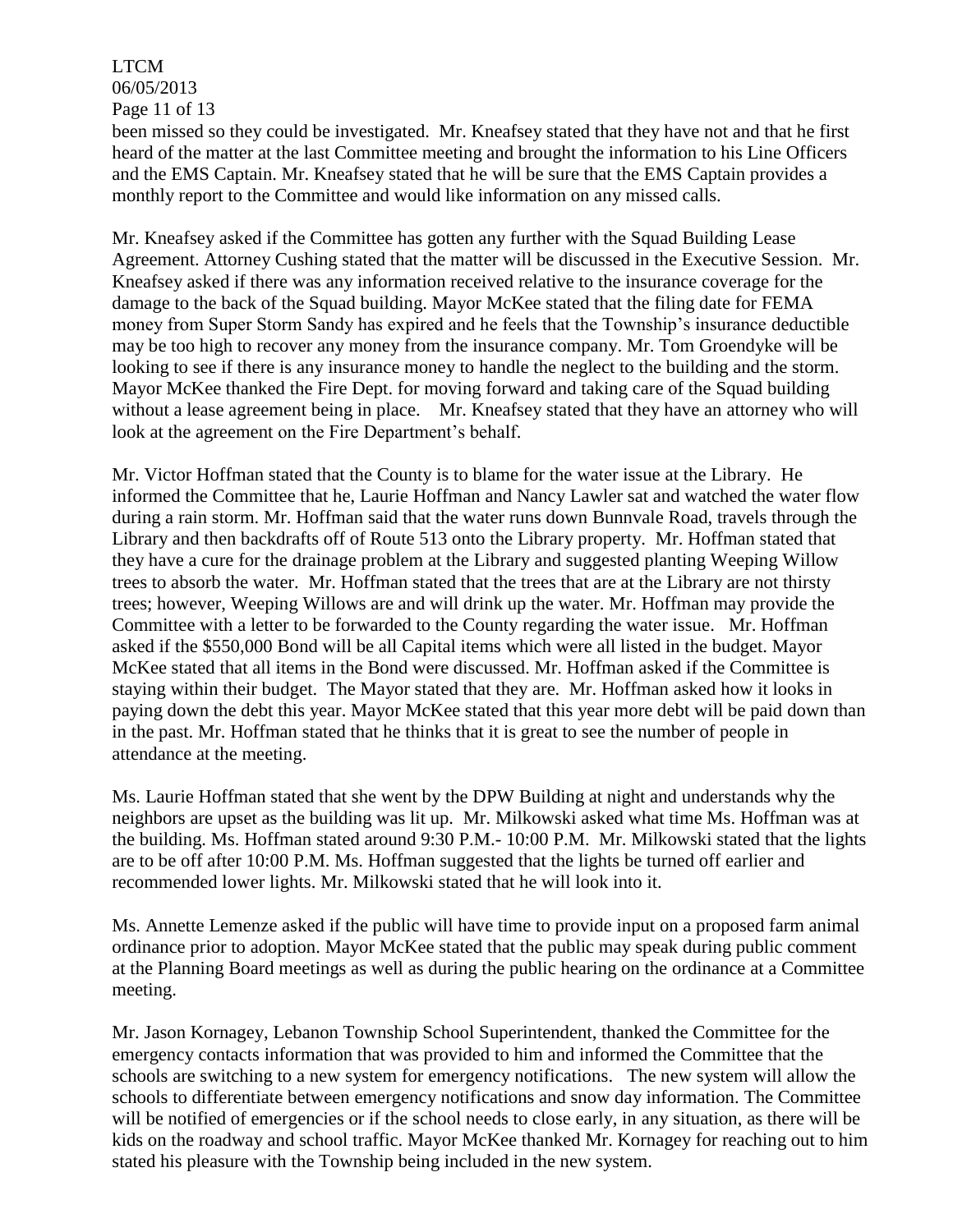LTCM 06/05/2013 Page 12 of 13

Mr. Charlie Fortenbacker questioned why there were no signs at the polling place notifying residents where to vote. Mr. Milkowski stated that the DPW Manager did put the sign out later in the morning and the doors were posted. It was an oversight.

*Motion by Ms. Schriver seconded by Mr. Cryan and carried by unanimous favorable roll call vote* the Township Committee closed the public comment portion of the meeting at 8:38 p.m.

*Motion by Mr. Milkowski, seconded by Ms. Schriver and carried by unanimous favorable roll call*  vote, the Township Committee approved Resolution No. 61-2013 and convened in executive session at 8:44 p.m.

## **TOWNSHIP OF LEBANON COUNTY OF HUNTERDON STATE OF NEW JERSEY RESOLUTION NO. 61-2013 RESOLUTION AUTHORIZING EXECUTIVE SESSION**

WHEREAS, the Open Public Meetings Act; *N.J.S.A.* 10:4-6 *et seq*., declares it to be the public policy of the State to insure the right of citizens to have adequate advance notice of and the right to attend meetings of public bodies at which business affecting the public is discussed or acted upon; and

WHEREAS, the Open Public Meetings Act also recognizes exceptions to the right of the public to attend portions of such meetings; and

WHEREAS, the Mayor and Committee find it necessary to conduct an executive session closed to the public as permitted by the *N.J.S.A*. 40:4-12; and

WHEREAS, the Mayor and Committee will reconvene in public session at the conclusion of the executive session;

NOW, THEREFORE, BE IT RESOLVED by the Mayor and Committee of the Township of Lebanon, County of Hunterdon, State of New Jersey that they will conduct an executive session to discuss the following topic(s) as permitted by *N.J.S.A*. 40:4-12

A matter which Federal Law, State Statute or Rule of Court requires be kept confidential or excluded from discussion in public (Provision relied upon:

\_\_\_\_\_\_\_\_\_\_\_\_\_\_\_\_\_\_\_\_\_\_\_\_\_\_\_\_\_\_\_\_\_\_\_\_\_\_\_\_\_\_\_\_\_\_\_\_\_\_\_\_\_); A matter where the release of information would impair a right to receive funds from the federal government;

\_\_\_\_\_\_A matter whose disclosure would constitute an unwarranted invasion of individual privacy;

\_\_\_\_\_\_A collective bargaining agreement, or the terms and conditions thereof (Specify contract:

\_\_\_\_\_\_\_\_\_\_\_\_\_\_\_\_\_\_\_\_\_\_\_\_\_\_\_\_\_\_\_\_\_\_\_\_\_\_\_\_\_\_\_); A matter involving the purpose, lease or acquisition of real property with public funds, the setting of bank rates or investment of public funds where it could adversely affect the public interest if discussion of such matters were disclosed; Real Estate Acquisitions;

\_\_\_\_\_\_Tactics and techniques utilized in protecting the safety and property of the public provided that their disclosure could impair such protection;

\_\_\_\_\_\_ Investigations of violations or possible violations of the law;

 X Pending or anticipated litigation or contract negotiation in which the public body is or may become a party; (The general nature of the litigation or contract negotiations is: Professional